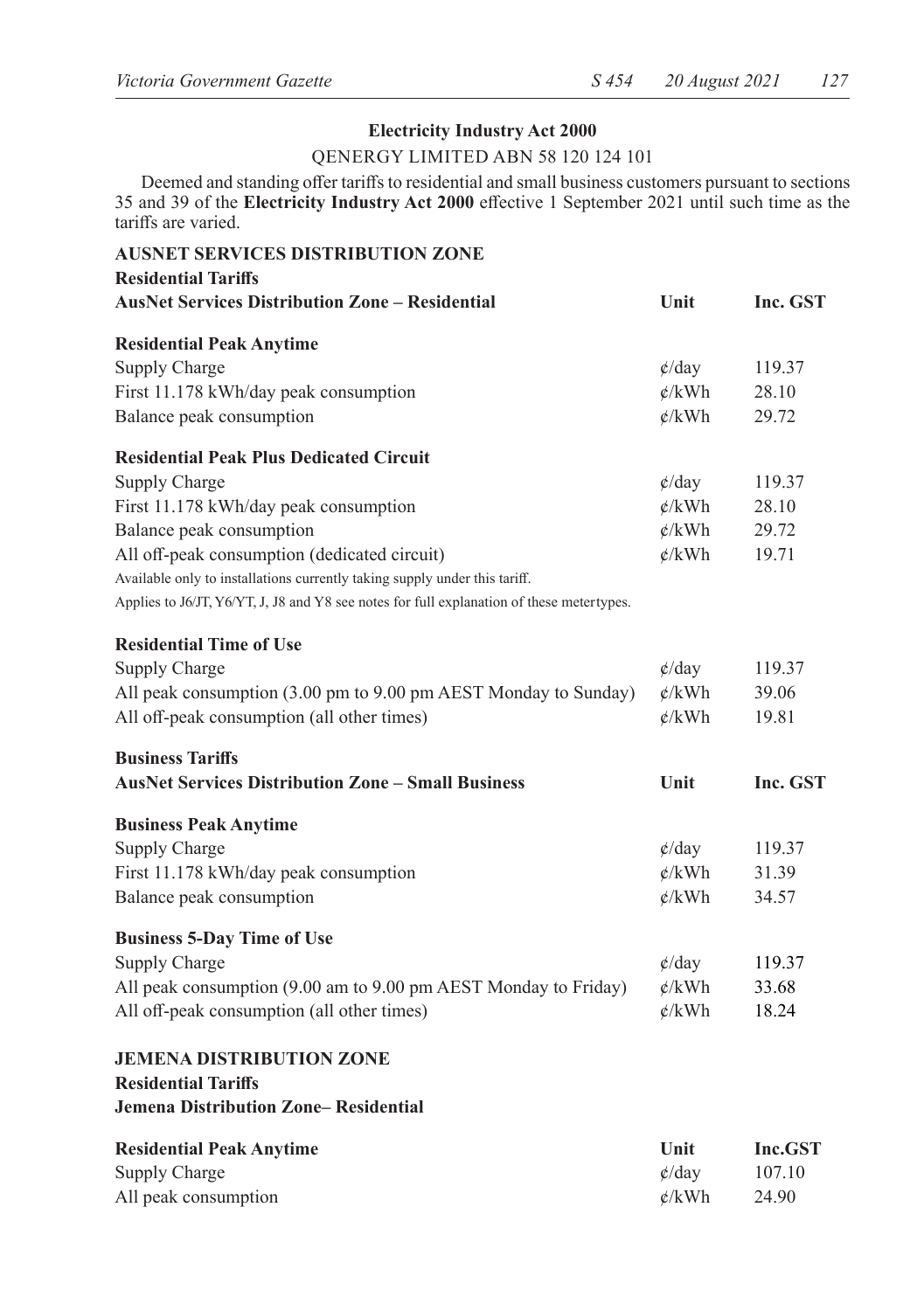| <b>Residential Peak Plus Dedicated Circuit</b>                                              |                          |          |
|---------------------------------------------------------------------------------------------|--------------------------|----------|
| Supply Charge                                                                               | $\phi$ /day              | 107.10   |
| All peak consumption                                                                        | $\phi$ /kWh              | 24.90    |
| All off-peak consumption (dedicated circuit)                                                | $\phi$ /kWh              | 18.99    |
| Available only to installations currently taking supply under this tariff.                  |                          |          |
| *Applies to J6/JT, Y6/YT, J, J8 and Y8 see notes for full explanation of these meter types. |                          |          |
| <b>Residential Time of Use</b>                                                              |                          |          |
| Supply Charge                                                                               | $\phi$ /day              | 107.10   |
| All peak consumption (3.00 pm to 9.00 pm AEST Monday to Sunday)                             | $\phi$ /kWh              | 30.53    |
| All off-peak consumption (all other times)                                                  | $\phi$ /kWh              | 19.33    |
| <b>Business Tariffs</b>                                                                     |                          |          |
| <b>Jemena Distribution Zone-Small Business</b>                                              | Unit                     | Inc. GST |
| <b>Business Peak Anytime</b>                                                                |                          |          |
| Supply Charge                                                                               | $\phi$ /day              | 123.80   |
| All peak consumption                                                                        | $\phi$ /kWh              | 25.97    |
| <b>Business Time of Use</b>                                                                 |                          |          |
| Supply Charge                                                                               | $\phi$ /day              | 158.20   |
| All peak consumption (9.00 am to 9.00 pm AEST Monday to Friday)                             | $\phi$ /kWh              | 29.89    |
| All off peak consumption (all other times)                                                  | $\phi$ /kWh              | 16.73    |
| <b>CITIPOWER DISTRIBUTION ZONE</b>                                                          |                          |          |
| <b>Residential Tariffs</b>                                                                  |                          |          |
| <b>CitiPower Distribution Zone – Residential</b>                                            | Unit                     | Inc. GST |
| <b>Residential Peak Anytime</b>                                                             |                          |          |
| Supply Charge                                                                               | $\phi$ /day              | 111.26   |
| All peak consumption                                                                        | $\phi$ /kWh              | 23.24    |
| <b>Residential Peak Plus Dedicated Circuit</b>                                              |                          |          |
| Supply Charge                                                                               | $\phi$ /day              | 111.26   |
| All peak consumption                                                                        | $\frac{\cancel{c}}{kWh}$ | 23.24    |
| All off-peak consumption (dedicated circuit)*                                               | $\phi$ /kWh              | 16.73    |
| Available only to installations currently taking supply under this tariff.                  |                          |          |
| Applies to J6/JT, Y6/YT, J, J8 and Y8 see notes for full explanation of these meter types.  |                          |          |
| <b>Residential Time of Use</b>                                                              |                          |          |
| Supply Charge                                                                               | $\phi$ /day              | 111.26   |
| All peak consumption (3.00 pm to 9.00 pm AEST Monday to Sunday)                             | $\frac{\cancel{c}}{kWh}$ | 32.44    |
| All off-peak consumption (all other times)                                                  | $\phi$ /kWh              | 18.49    |

# **Business Tariffs**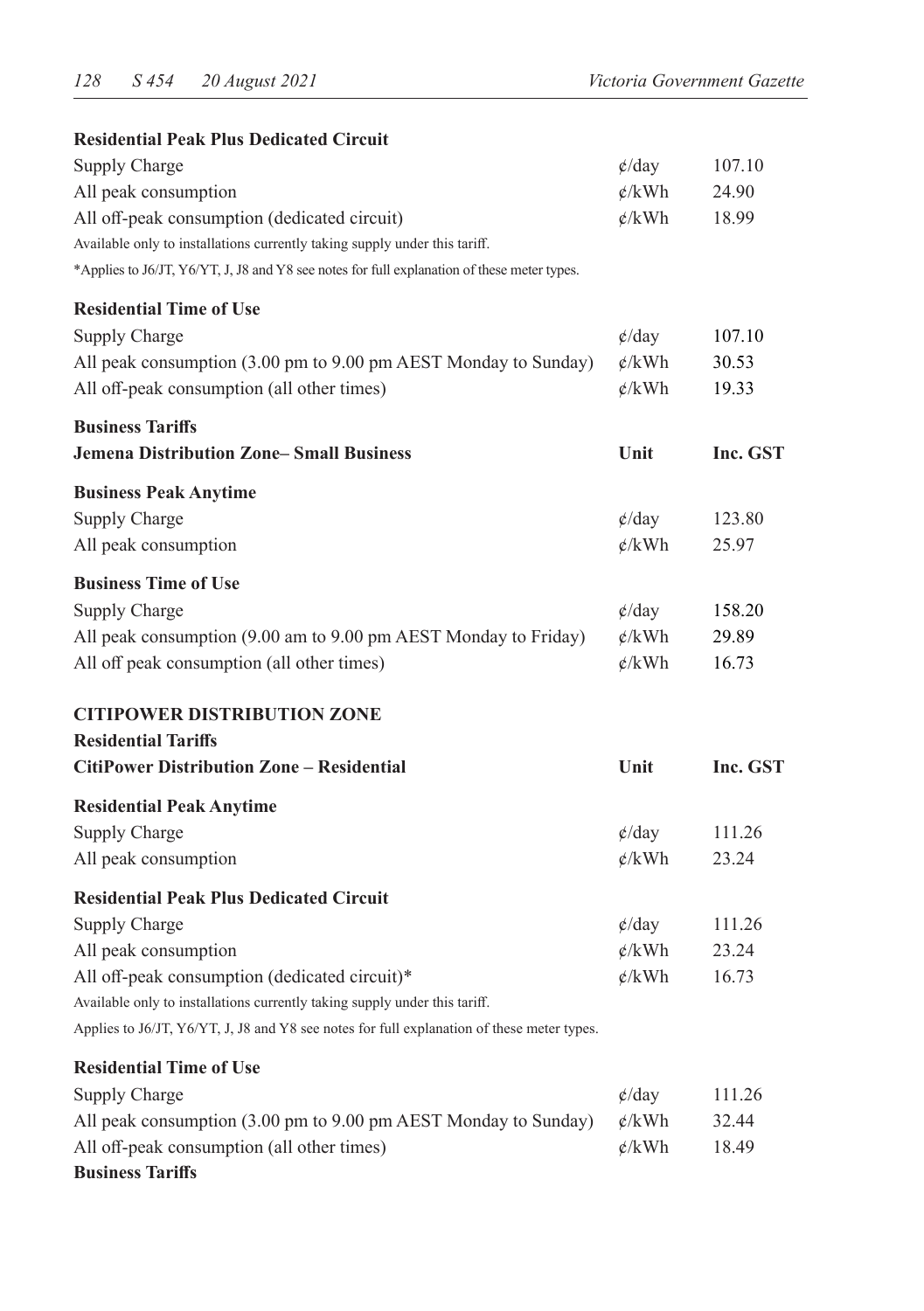| <b>CitiPower Distribution Zone - Small Business</b>                                | Unit              | Inc. GST |
|------------------------------------------------------------------------------------|-------------------|----------|
| <b>Business Peak Anytime</b>                                                       |                   |          |
| Supply Charge                                                                      | $\phi$ /day       | 133.63   |
| All peak consumption                                                               | $\phi$ /kWh       | 22.96    |
| <b>Business Time of Use</b>                                                        |                   |          |
| Supply Charge                                                                      | $\phi$ /day       | 133.63   |
| All peak consumption (9.00 am to 9.00 pm AEST Monday to Friday)                    | $\mathcal{L}/kWh$ | 28.57    |
| All off-peak consumption (all other times)                                         | $\phi$ /kWh       | 16.75    |
| <b>POWERCOR DISTRIBUTION ZONE</b><br><b>Residential Tariffs</b>                    |                   |          |
| <b>Powercor Distribution Zone – Residential</b><br><b>Residential Peak Anytime</b> | Unit              | Inc. GST |
| Supply Charge                                                                      | $\phi$ /day       | 126.78   |
| All peak consumption                                                               | $\phi$ /kWh       | 24.05    |
| <b>Residential Peak Plus Dedicated Circuit</b>                                     |                   |          |
| Supply Charge                                                                      | $\phi$ /day       | 126.78   |
| All peak consumption                                                               | $\phi/kWh$        | 24.05    |
| All off-peak consumption (dedicated circuit)                                       | $\mathcal{L}/kWh$ | 17.33    |
| <b>Residential Time of Use</b>                                                     |                   |          |
| Supply Charge                                                                      | $\phi$ /day       | 126.78   |
| All peak consumption (3.00 pm to 9.00 pm AEST Monday to Sunday)                    | $\phi/kWh$        | 33.05    |
| All off-peak consumption (all other times)                                         | $\phi/kWh$        | 19.16    |
| <b>Business Tariffs</b><br><b>Powercor Distribution Zone – Small Business</b>      | Unit              | Inc. GST |
|                                                                                    |                   |          |
| <b>Business Peak Anytime</b>                                                       |                   |          |
| Supply Charge                                                                      | $\phi$ /day       | 139.56   |
| All peak consumption                                                               | $\phi$ /kWh       | 23.87    |
| <b>Business Time of Use</b>                                                        |                   |          |
| Supply Charge                                                                      | $\phi$ /day       | 139.56   |
| All peak consumption (9.00 am to 9.00 pm AEST Monday to Friday)                    | $\mathcal{L}/kWh$ | 30.24    |
| All off-peak consumption (all other times)                                         | $\mathcal{L}/kWh$ | 16.86    |